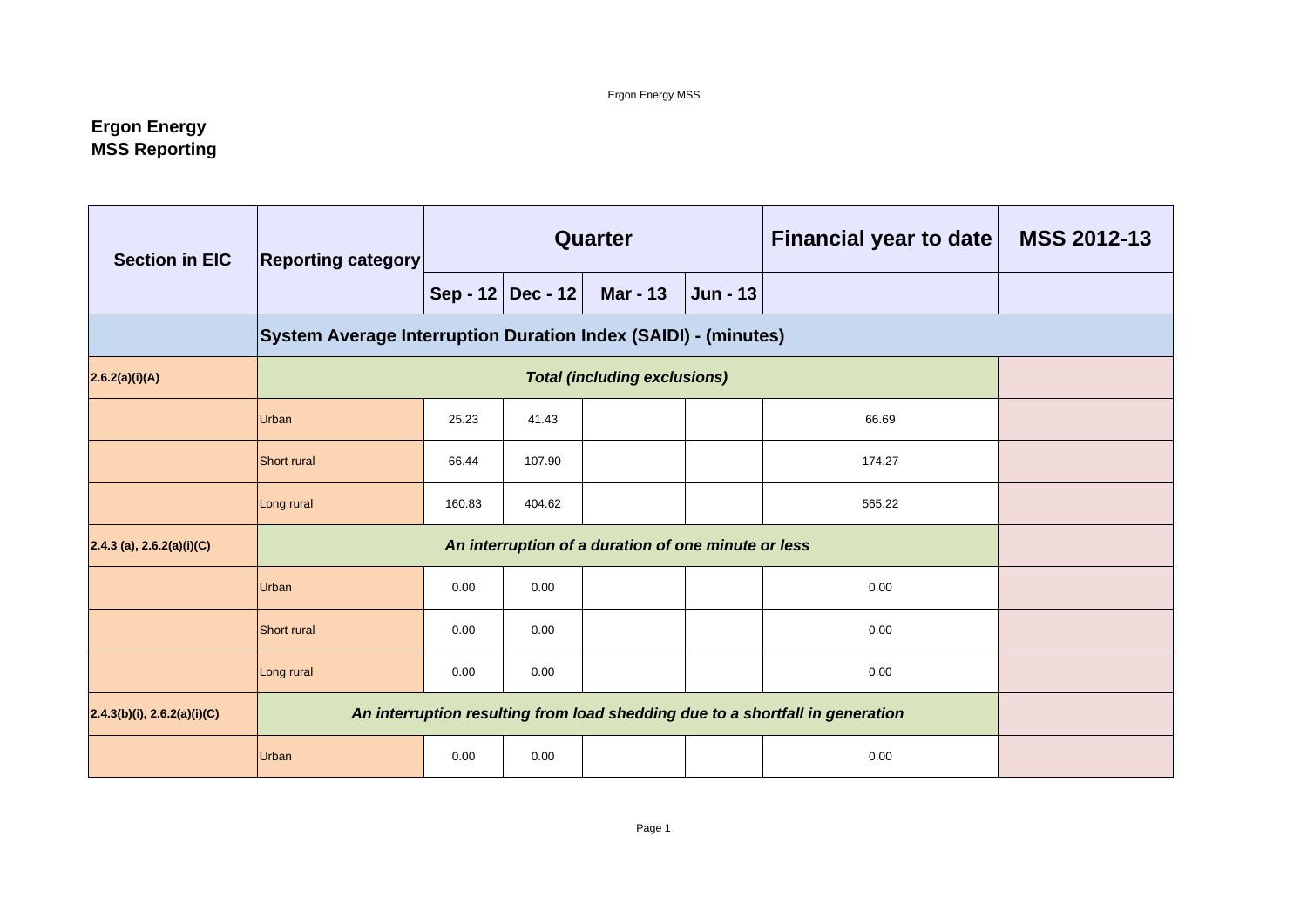| $2.4.3(b)(v)$ , 2.6.2(a)(i)(C)  |                                                                                                                                                                                                |                                                                                                                                                                                                            |      | powers in relation to public safety |  | An interruption resulting from a direction by a police officer or another authorised person exercising |  |  |  |
|---------------------------------|------------------------------------------------------------------------------------------------------------------------------------------------------------------------------------------------|------------------------------------------------------------------------------------------------------------------------------------------------------------------------------------------------------------|------|-------------------------------------|--|--------------------------------------------------------------------------------------------------------|--|--|--|
|                                 | Long rural                                                                                                                                                                                     | 9.19                                                                                                                                                                                                       | 0.32 |                                     |  | 9.50                                                                                                   |  |  |  |
|                                 | Short rural                                                                                                                                                                                    | 2.00                                                                                                                                                                                                       | 0.19 |                                     |  | 2.19                                                                                                   |  |  |  |
|                                 | <b>Urban</b>                                                                                                                                                                                   | 0.54                                                                                                                                                                                                       | 0.00 |                                     |  | 0.54                                                                                                   |  |  |  |
| 2.4.3(b)(iv), 2.6.2(a)(i)(C)    |                                                                                                                                                                                                |                                                                                                                                                                                                            |      |                                     |  | An interruption resulting from a failure of the shared transmission grid                               |  |  |  |
|                                 | Long rural                                                                                                                                                                                     | 0.00                                                                                                                                                                                                       | 0.00 |                                     |  | 0.00                                                                                                   |  |  |  |
|                                 | Short rural                                                                                                                                                                                    | 0.00                                                                                                                                                                                                       | 0.00 |                                     |  | 0.00                                                                                                   |  |  |  |
|                                 | <b>Urban</b>                                                                                                                                                                                   | 0.00<br>0.00<br>0.00                                                                                                                                                                                       |      |                                     |  |                                                                                                        |  |  |  |
| (2.4.3(b)(iii), 2.6.2(a)(i)(C)) | An interruption resulting from automatic shedding of load under the control of under-frequency<br>relays following the occurrence of a power system under-frequency condition described in the |                                                                                                                                                                                                            |      |                                     |  |                                                                                                        |  |  |  |
|                                 | Long rural                                                                                                                                                                                     | 0.00                                                                                                                                                                                                       | 0.00 |                                     |  | 0.00                                                                                                   |  |  |  |
|                                 | <b>Short rural</b>                                                                                                                                                                             | 0.00                                                                                                                                                                                                       | 0.00 |                                     |  | 0.00                                                                                                   |  |  |  |
|                                 | <b>Urban</b>                                                                                                                                                                                   |                                                                                                                                                                                                            |      |                                     |  |                                                                                                        |  |  |  |
| (2.4.3(b)(ii), 2.6.2(a)(i)(C))  |                                                                                                                                                                                                | An interruption resulting from a direction by AEMO, a system operator or any other body exercising<br>a similar function under the Electricity Act, National Electricity Rules or National Electricity Law |      |                                     |  |                                                                                                        |  |  |  |
|                                 | Long rural                                                                                                                                                                                     | 0.00                                                                                                                                                                                                       | 0.00 |                                     |  | 0.00                                                                                                   |  |  |  |
|                                 | <b>Short rural</b>                                                                                                                                                                             | 0.00                                                                                                                                                                                                       | 0.00 |                                     |  | 0.00                                                                                                   |  |  |  |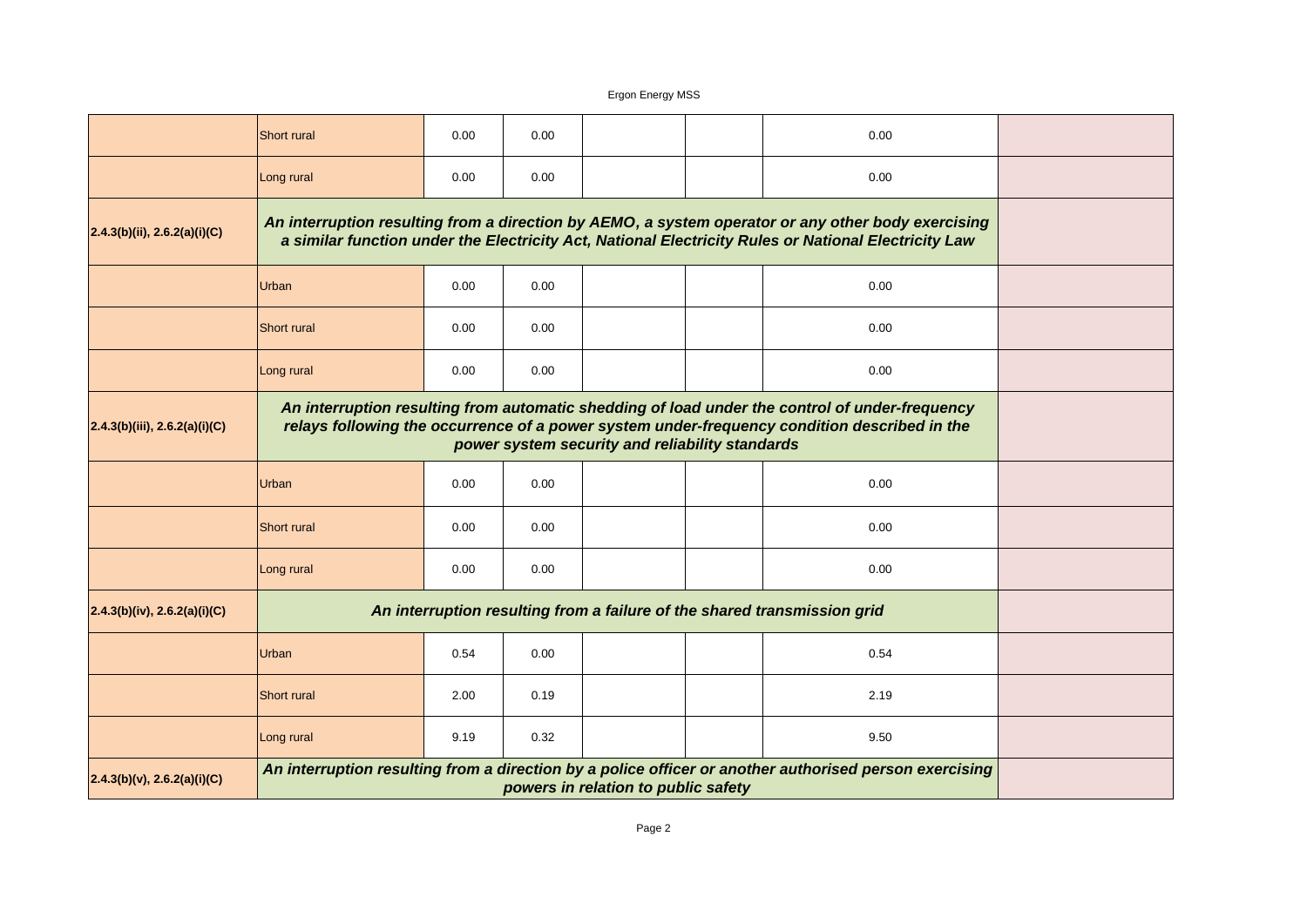|                               | Urban                                                                                         | 0.00  | 0.71  |                                                         | 0.71                                                                                                      |  |
|-------------------------------|-----------------------------------------------------------------------------------------------|-------|-------|---------------------------------------------------------|-----------------------------------------------------------------------------------------------------------|--|
|                               | <b>Short rural</b>                                                                            | 0.00  | 0.09  |                                                         | 0.11                                                                                                      |  |
|                               | Long rural                                                                                    | 0.00  | 0.00  |                                                         | 0.35                                                                                                      |  |
| 2.4.3(c), 2.6.2(a)(i)(C)      | Any interruption to the supply of electricity on a distribution entity's supply network which |       |       |                                                         |                                                                                                           |  |
|                               | Urban                                                                                         |       |       |                                                         |                                                                                                           |  |
|                               | Short rural                                                                                   | 0.00  | 6.95  |                                                         | 6.95                                                                                                      |  |
|                               | Long rural                                                                                    | 0.00  | 44.81 |                                                         | 44.81                                                                                                     |  |
| 2.4.3(d), 2.6.2(a)(i)(C)      |                                                                                               |       |       |                                                         | An interruption caused by a customer's electrical installation or failure of that electrical installation |  |
|                               | Urban                                                                                         | 0.23  | 0.48  |                                                         | 0.71                                                                                                      |  |
|                               | Short rural                                                                                   | 0.49  | 0.80  |                                                         | 1.29                                                                                                      |  |
|                               | Long rural                                                                                    | 2.75  | 1.65  |                                                         | 4.40                                                                                                      |  |
| 2.6.2(a)(iii)                 |                                                                                               |       |       | <b>Total exclusions</b>                                 |                                                                                                           |  |
|                               | Urban                                                                                         | 0.77  | 2.74  |                                                         | 3.51                                                                                                      |  |
|                               | Short rural                                                                                   | 2.49  | 8.03  |                                                         | 10.54                                                                                                     |  |
|                               | Long rural                                                                                    | 11.94 | 46.78 |                                                         | 59.06                                                                                                     |  |
| 2.6.2(a)(i)(B), 2.6.2(a)(iii) |                                                                                               |       |       | <b>Total Distribution system (excluding exclusions)</b> |                                                                                                           |  |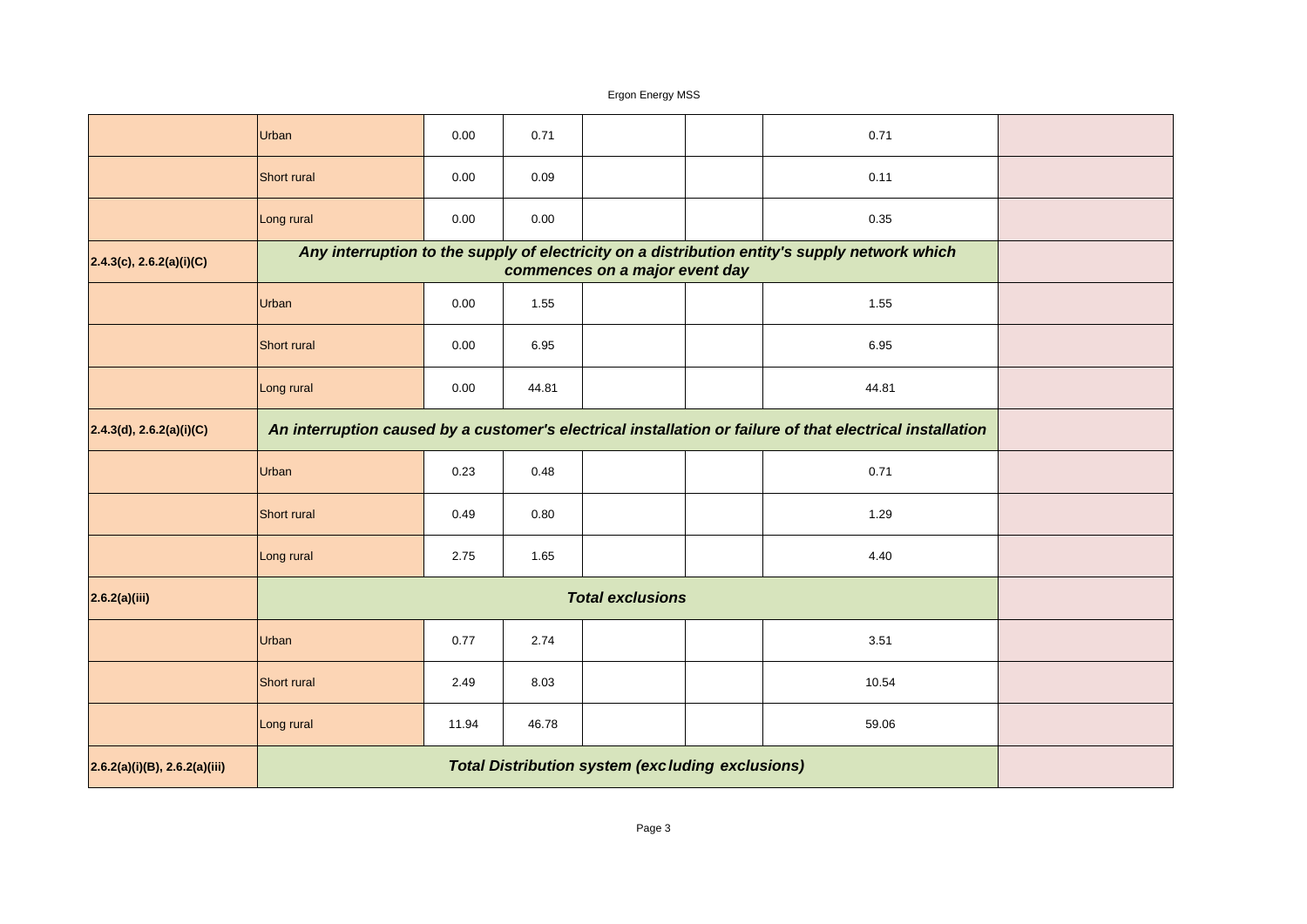| Urban       | 24.47  | 38.69  |  | 63.18  |  |
|-------------|--------|--------|--|--------|--|
| Short rural | 63.95  | 99.87  |  | 163.73 |  |
| Long rural  | 148.89 | 357.84 |  | 506.16 |  |

|                               |                                                     | Quarter                            |       |  |       | <b>Financial year to date</b> | <b>MSS 2012-13</b> |
|-------------------------------|-----------------------------------------------------|------------------------------------|-------|--|-------|-------------------------------|--------------------|
| <b>Section in EIC</b>         | Reporting category Sep - 12 Dec - 12                | <b>Mar - 13</b><br><b>Jun - 13</b> |       |  |       |                               |                    |
|                               |                                                     |                                    |       |  |       |                               |                    |
|                               |                                                     |                                    |       |  |       |                               |                    |
|                               | Urban                                               | 0.278                              | 0.440 |  | 0.719 |                               |                    |
| 2.6.2(a)(i)(A), 2.6.2(a)(iii) | <b>Short rural</b>                                  | 0.626                              | 1.052 |  |       | 1.676                         |                    |
|                               | Long rural                                          | 1.222                              | 2.609 |  |       | 3.822                         |                    |
|                               | An interruption of a duration of one minute or less |                                    |       |  |       |                               |                    |
| 2.4.3 (a), $2.6.2(a)(i)(C)$   | Urban                                               | 0.000                              | 0.000 |  |       | 0.000                         |                    |
|                               | <b>Short rural</b>                                  | 0.000                              | 0.000 |  |       | 0.000                         |                    |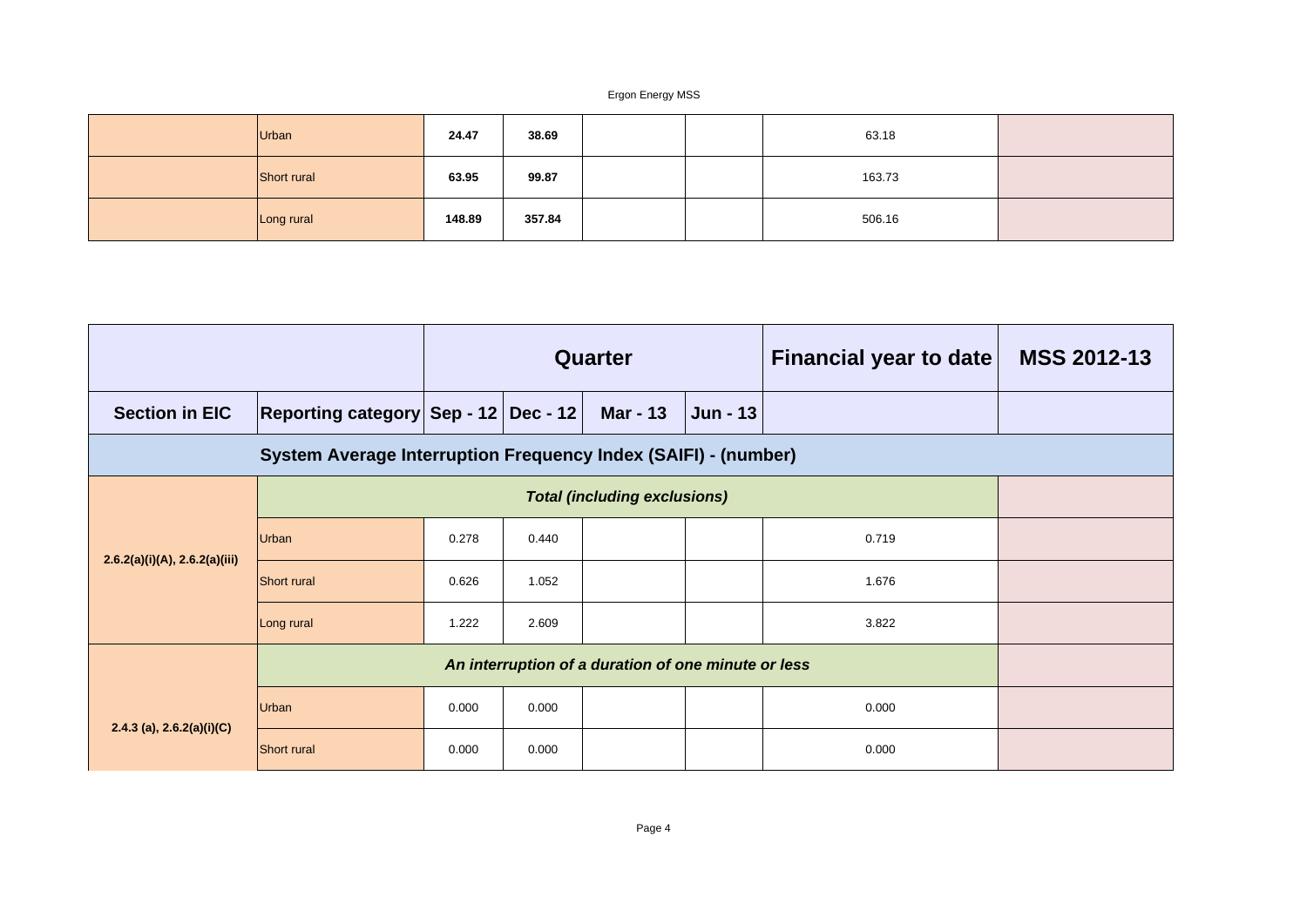|                                  | Long rural                                                                                                                                                                                     | 0.000                                           | 0.000 |  | 0.000                                                                                                                                                                                                      |  |
|----------------------------------|------------------------------------------------------------------------------------------------------------------------------------------------------------------------------------------------|-------------------------------------------------|-------|--|------------------------------------------------------------------------------------------------------------------------------------------------------------------------------------------------------------|--|
|                                  | An interruption resulting from load shedding due to a shortfall in generation                                                                                                                  |                                                 |       |  |                                                                                                                                                                                                            |  |
|                                  | Urban                                                                                                                                                                                          | 0.000                                           | 0.000 |  | 0.000                                                                                                                                                                                                      |  |
| $2.4.3(b)(i)$ , $2.6.2(a)(i)(C)$ | <b>Short rural</b>                                                                                                                                                                             | 0.000                                           | 0.000 |  | 0.000                                                                                                                                                                                                      |  |
|                                  | Long rural                                                                                                                                                                                     | 0.000                                           | 0.000 |  | 0.000                                                                                                                                                                                                      |  |
|                                  |                                                                                                                                                                                                |                                                 |       |  | An interruption resulting from a direction by AEMO, a system operator or any other body exercising<br>a similar function under the Electricity Act, National Electricity Rules or National Electricity Law |  |
| 2.4.3(b)(ii), 2.6.2(a)(i)(C)     | Urban                                                                                                                                                                                          | 0.000                                           | 0.000 |  | 0.000                                                                                                                                                                                                      |  |
|                                  | <b>Short rural</b>                                                                                                                                                                             | 0.000                                           | 0.000 |  | 0.000                                                                                                                                                                                                      |  |
|                                  | Long rural                                                                                                                                                                                     | 0.000                                           | 0.000 |  | 0.000                                                                                                                                                                                                      |  |
|                                  | An interruption resulting from automatic shedding of load under the control of under-frequency<br>relays following the occurrence of a power system under-frequency condition described in the | power system security and reliability standards |       |  |                                                                                                                                                                                                            |  |
| 2.4.3(b)(iii), 2.6.2(a)(i)(C)    | Urban                                                                                                                                                                                          | 0.000                                           | 0.000 |  | 0.000                                                                                                                                                                                                      |  |
|                                  | <b>Short rural</b>                                                                                                                                                                             | 0.000                                           | 0.000 |  | 0.000                                                                                                                                                                                                      |  |
|                                  | Long rural                                                                                                                                                                                     | 0.000                                           | 0.000 |  | 0.000                                                                                                                                                                                                      |  |
|                                  |                                                                                                                                                                                                |                                                 |       |  | An interruption resulting from a failure of the shared transmission grid                                                                                                                                   |  |
| $2A$ 3/h)(iv) $2B$ $2(A)/i$ (C)  | Urban                                                                                                                                                                                          | 0.009                                           | 0.005 |  | 0.014                                                                                                                                                                                                      |  |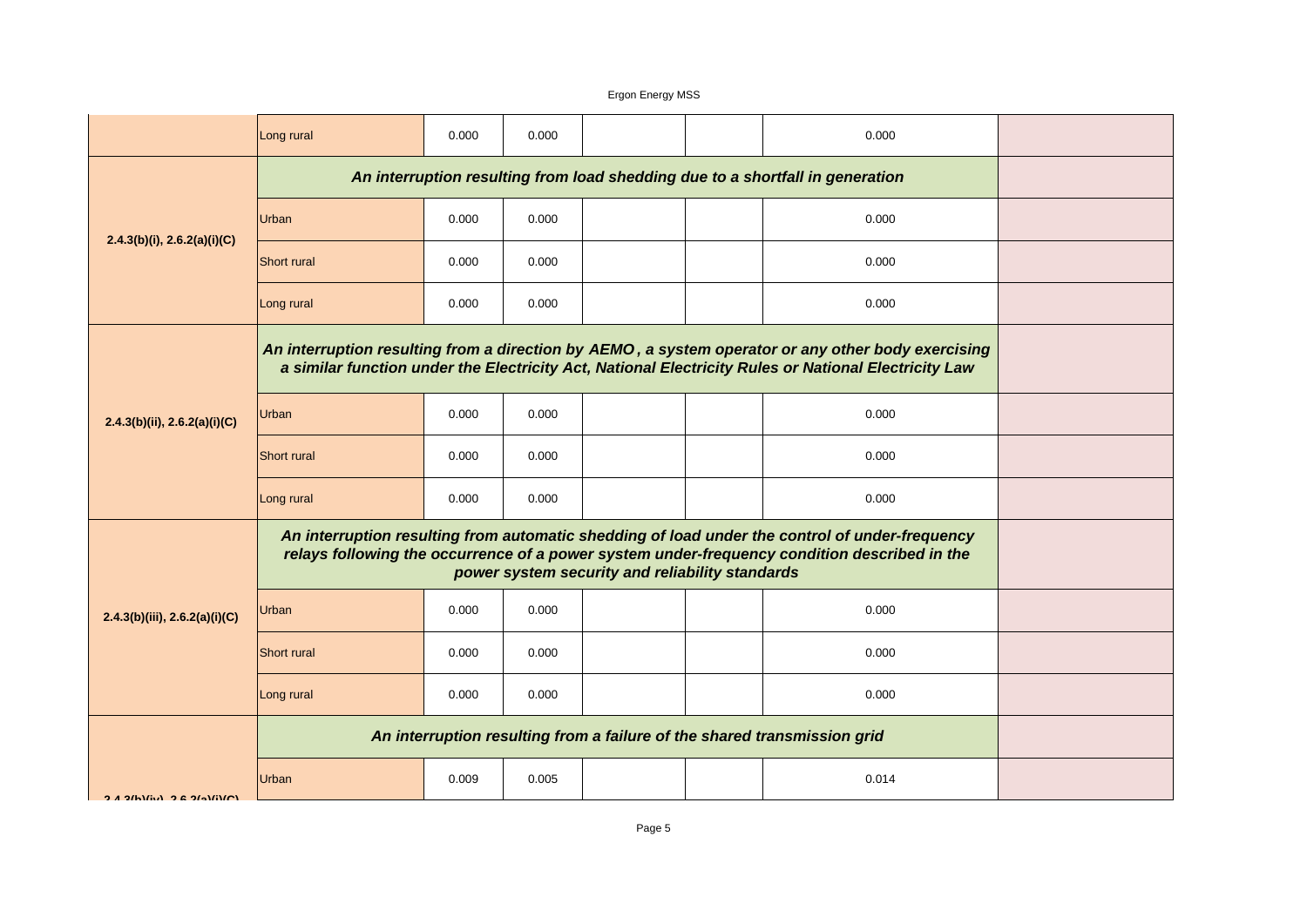| <u>2.4.0(0)(17), 2.0.2(a)(1)(0)</u> | <b>Short rural</b>      | 0.040                                                                                                     | 0.026 |  |  | 0.066 |  |
|-------------------------------------|-------------------------|-----------------------------------------------------------------------------------------------------------|-------|--|--|-------|--|
|                                     | Long rural              | 0.175                                                                                                     | 0.096 |  |  | 0.270 |  |
|                                     |                         | An interruption resulting from a direction by a police officer or another authorised person exercising    |       |  |  |       |  |
| $2.4.3(b)(v)$ , $2.6.2(a)(i)(C)$    | Urban                   | 0.000                                                                                                     | 0.000 |  |  | 0.000 |  |
|                                     | <b>Short rural</b>      | 0.000                                                                                                     | 0.001 |  |  | 0.001 |  |
|                                     | Long rural              | 0.000                                                                                                     | 0.000 |  |  | 0.001 |  |
|                                     |                         | Any interruption to the supply of electricity on a distribution entity's supply network which             |       |  |  |       |  |
| 2.4.3(c), 2.6.2(a)(i)(C)            | Urban                   | 0.000                                                                                                     | 0.011 |  |  | 0.011 |  |
|                                     | Short rural             | 0.000                                                                                                     | 0.058 |  |  | 0.058 |  |
|                                     | Long rural              | 0.000                                                                                                     | 0.160 |  |  | 0.160 |  |
|                                     |                         | An interruption caused by a customer's electrical installation or failure of that electrical installation |       |  |  |       |  |
| 2.4.3(d), 2.6.2(a)(i)(C)            | Urban                   | 0.003                                                                                                     | 0.004 |  |  | 0.006 |  |
|                                     | Short rural             | 0.004                                                                                                     | 0.006 |  |  | 0.010 |  |
|                                     | Long rural              | 0.005                                                                                                     | 0.007 |  |  | 0.012 |  |
|                                     | <b>Total exclusions</b> |                                                                                                           |       |  |  |       |  |
| $26.26$ Miii)                       | Urban                   | 0.012                                                                                                     | 0.020 |  |  | 0.031 |  |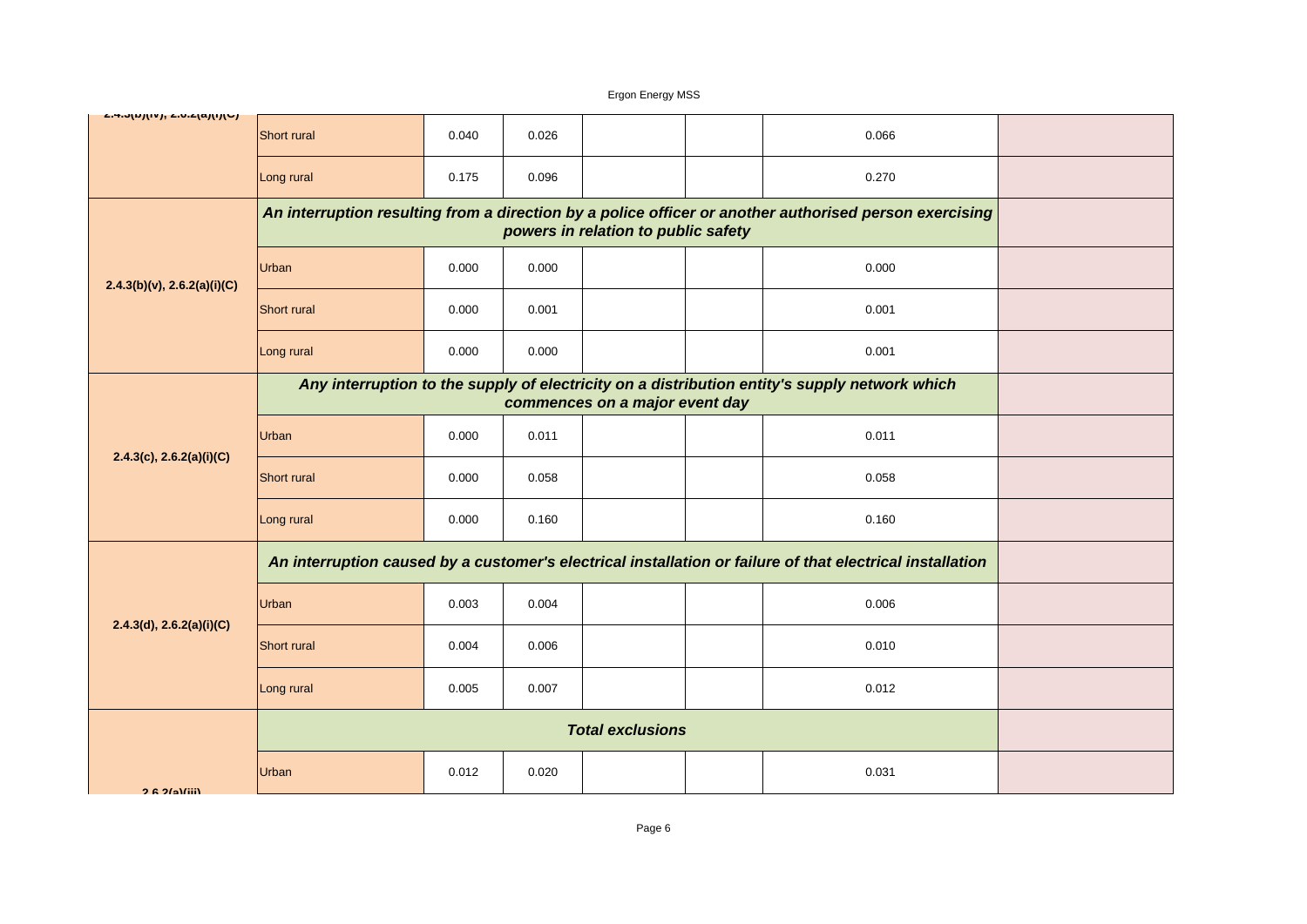| <b>2.0.2(a)(III)</b>             | Short rural  | 0.044 | 0.091 |  | 0.135 |  |
|----------------------------------|--------------|-------|-------|--|-------|--|
|                                  | Long rural   | 0.180 | 0.263 |  | 0.443 |  |
| $2.6.2(a)(i)(B)$ , 2.6.2(a)(iii) |              |       |       |  |       |  |
|                                  | <b>Urban</b> | 0.267 | 0.420 |  | 0.687 |  |
|                                  | Short rural  | 0.582 | 0.961 |  | 1.542 |  |
|                                  | Long rural   | 1.042 | 2.346 |  | 3.378 |  |

| <b>Section in EIC</b> | A description of any major event days                                                                                               | <b>Date</b>                |
|-----------------------|-------------------------------------------------------------------------------------------------------------------------------------|----------------------------|
|                       | Major Event decelared for the 17 Nov 2012, this was as a result of the Severe Storms that pummelled parts of South East Queensland. | Saturday, 17 November 2012 |
|                       |                                                                                                                                     |                            |
|                       |                                                                                                                                     |                            |
|                       |                                                                                                                                     |                            |
|                       |                                                                                                                                     |                            |
| 2.6.2(a)(i)(D)        |                                                                                                                                     |                            |
|                       |                                                                                                                                     |                            |
|                       |                                                                                                                                     |                            |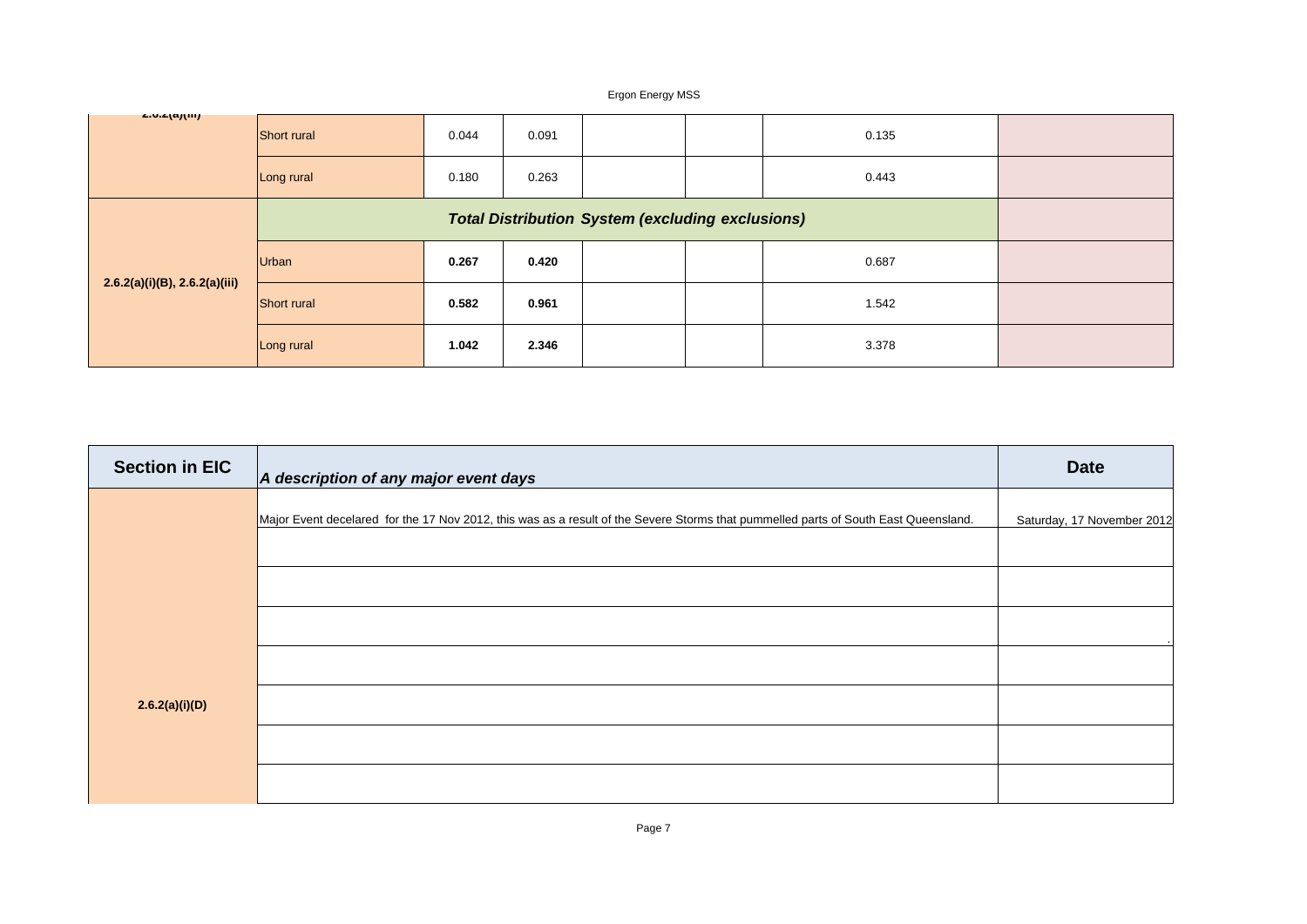| <b>Section in EIC</b> | An explanation of reasons for a distribution entity exceeding (where applicable) those minimum<br>service standards and proposals to improve performance | <b>Exceeded MSS</b> |
|-----------------------|----------------------------------------------------------------------------------------------------------------------------------------------------------|---------------------|
|                       |                                                                                                                                                          |                     |
|                       |                                                                                                                                                          |                     |
|                       |                                                                                                                                                          |                     |
|                       |                                                                                                                                                          |                     |
|                       |                                                                                                                                                          |                     |
|                       |                                                                                                                                                          |                     |
| 2.6.2(a)(i)(E)        |                                                                                                                                                          |                     |
|                       |                                                                                                                                                          |                     |
|                       |                                                                                                                                                          |                     |
|                       |                                                                                                                                                          |                     |
|                       |                                                                                                                                                          |                     |
|                       |                                                                                                                                                          |                     |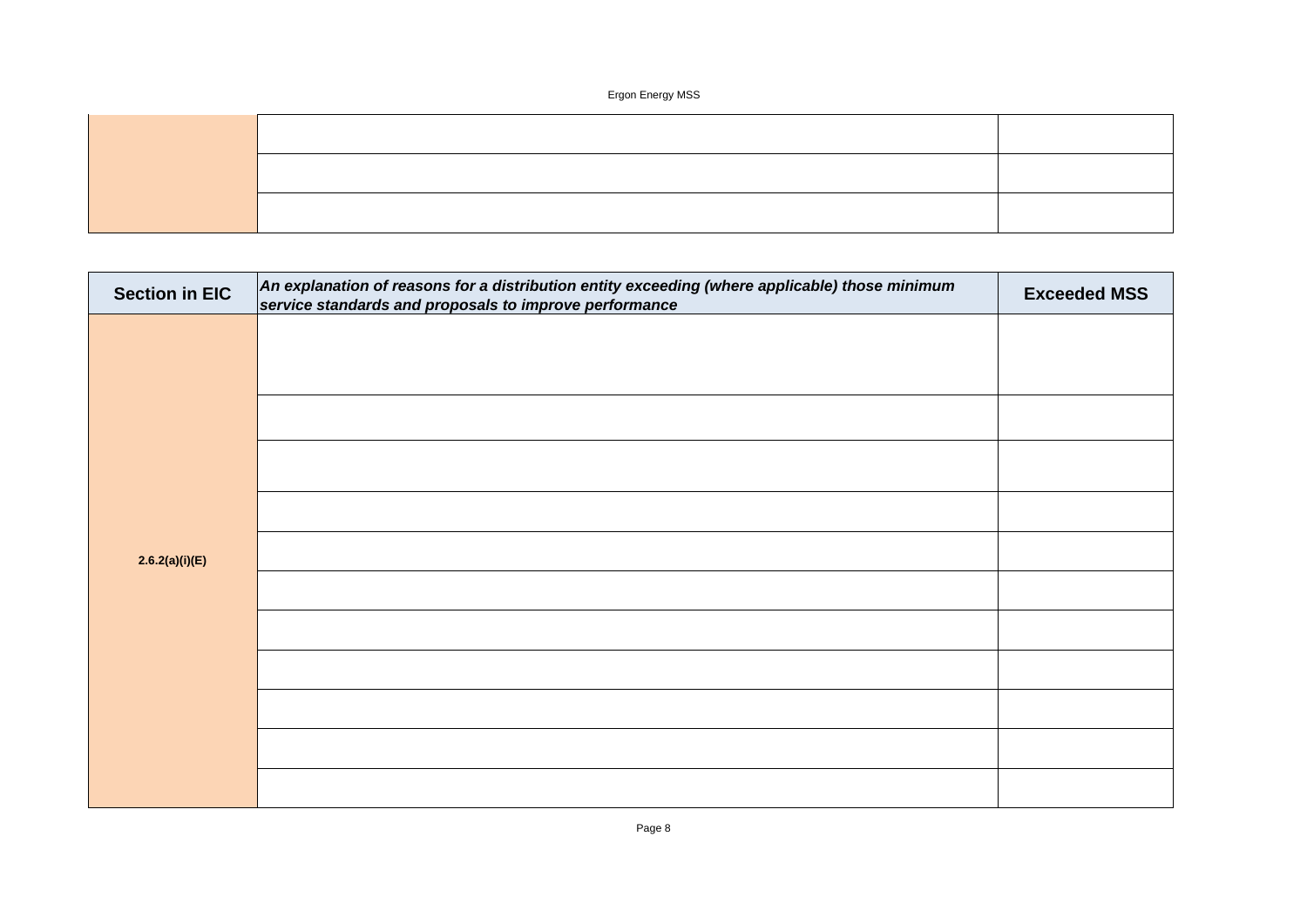Ergon Energy GSL

#### **Ergon Energy GSL Reporting**

#### **Note:**

*No. of GSL payments given* includes both automatically identified GSLs and customer-initiated claims that have been made.

*No. of customer claims* is the total number of customer claims received (the sum of *customer claims made and paid* and *customer claims rejected* )

|                                                                     | <b>Data Specifications</b>                      |         |            |            | Quarter         |          | <b>Financial Year to</b> |
|---------------------------------------------------------------------|-------------------------------------------------|---------|------------|------------|-----------------|----------|--------------------------|
| <b>Section in EIC</b>                                               | <b>Reporting Requirements</b>                   | Unit    | Sep - 12   | Dec - 12   | <b>Mar - 13</b> | Jun - 13 | <b>Date</b>              |
|                                                                     | 2.6.2(a)(ii)(A) No. of GSL payments given       | (# )    | 34         | 26         |                 |          | 60                       |
|                                                                     | 2.6.2(a)(ii)(A) \$ for GSL payments given       | $($ \$) | \$4,420.00 | \$3,380.00 | \$0.00          | \$0.00   | 7,800                    |
| <b>Wrongful disconnections (2.5.3)</b>                              | 2.6.2(a)(ii)(B) No. of customer claims          | (# )    |            |            |                 |          | $\mathbf 0$              |
|                                                                     | 2.6.2(a)(ii)(C) No. of customer claims rejected | (# )    |            |            |                 |          | $\Omega$                 |
|                                                                     | 2.6.2(a)(ii)(A) No. of GSL payments given       | $(\#)$  | 52         | 38         |                 |          | 90                       |
| Connection not provided by the                                      | 2.6.2(a)(ii)(A) \$ for GSL payments given       | $($ \$) | \$8,736.00 | \$7,072.00 | \$0.00          | \$0.00   | 15,808                   |
| agreed date (2.5.4)                                                 | 2.6.2(a)(ii)(B) No. of customer claims          | (# )    |            |            |                 |          |                          |
|                                                                     | 2.6.2(a)(ii)(C) No. of customer claims rejected | (# )    |            |            |                 |          |                          |
|                                                                     | 2.6.2(a)(ii)(A) No. of GSL payments given       | $(\#)$  |            |            |                 |          | 12                       |
| <b>Reconnection not provided withi</b>                              | 2.6.2(a)(ii)(A) \$ for GSL payments given       | $($ \$) | \$156.00   | \$1,196.00 | \$0.00          | \$0.00   | 1,352                    |
| the required time (2.5.5)                                           | 2.6.2(a)(ii)(B) No. of customer claims          | (# )    |            |            |                 |          | 14                       |
|                                                                     | 2.6.2(a)(ii)(C) No. of customer claims rejected | (# )    |            |            |                 |          | $\overline{7}$           |
|                                                                     | 2.6.2(a)(ii)(A) No. of GSL payments given       | (# )    |            |            |                 |          | 5                        |
| Failure to attend tocustomer's<br>premises within the time required | 2.6.2(a)(ii)(A) \$ for GSL payments given       | $($ \$) | \$416.00   | \$208.00   | \$0.00          | \$0.00   | 624                      |
| concerning loss of hot water<br>supply (2.5.6)                      | 2.6.2(a)(ii)(B) No. of customer claims          | (# )    |            |            |                 |          |                          |
|                                                                     | 2.6.2(a)(ii)(C) No. of customer claims rejected | (# )    |            |            |                 |          | $\Omega$                 |
|                                                                     | 2.6.2(a)(ii)(A) No. of GSL payments given       | (# )    | 40         | 40         |                 |          | 80                       |